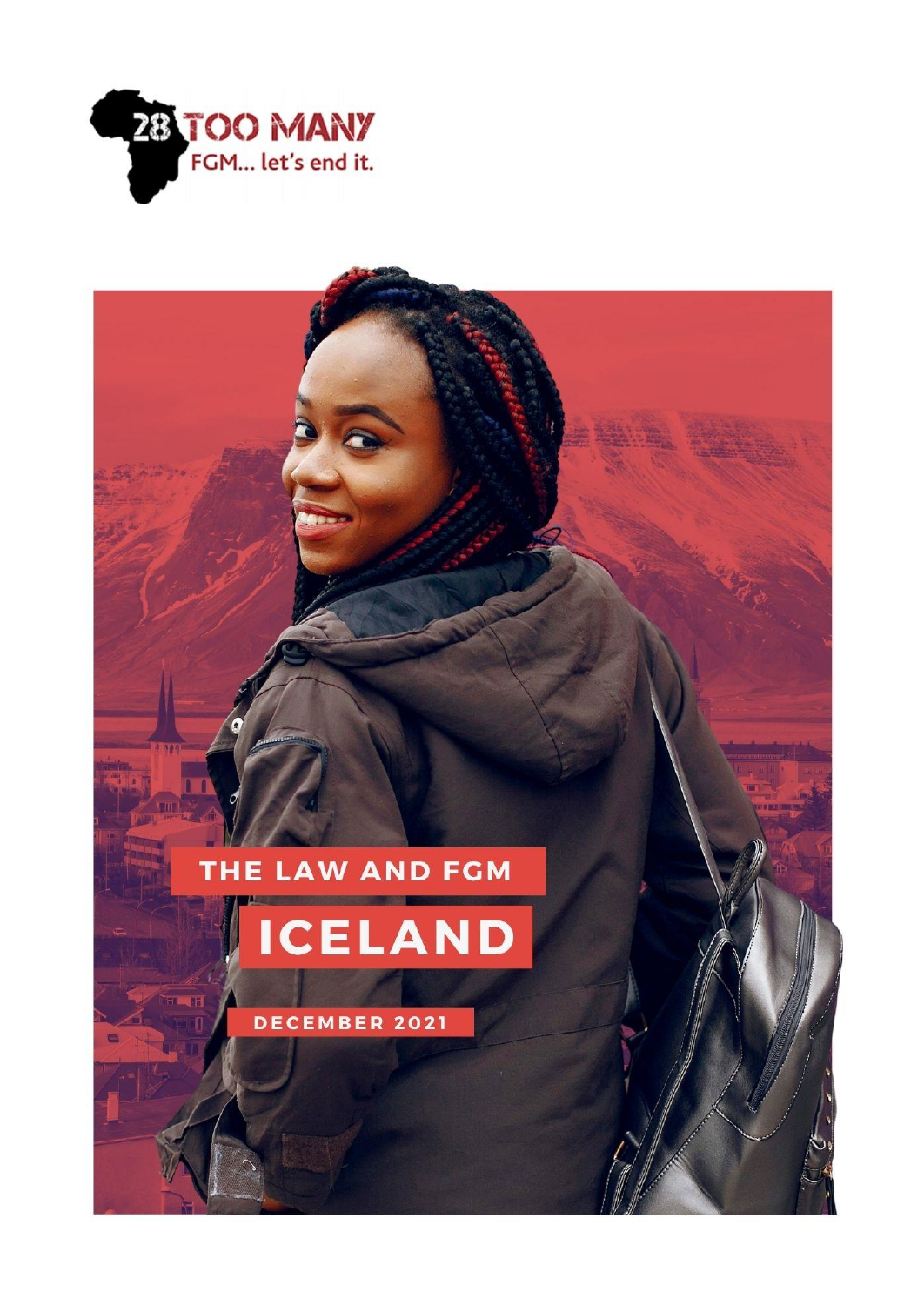# **National Legal Framework**

# **Overview of National Legal Framework in Iceland**

### *National legislation:*

| Specific law/provision criminalising FGM                                   |
|----------------------------------------------------------------------------|
| Provides a definition of FGM                                               |
| Criminalises the performance of FGM                                        |
| Criminalises the procurement, arrangement and/or assistance of acts of FGM |
| Obligation to report incidents of FGM to the authorities                   |
| Criminalises the participation of medical professionals in acts of FGM     |
| Extraterritorial application regardless of double criminality              |
|                                                                            |

# **Introduction**

Iceland is a Nordic island country in the North Atlantic Ocean with a population of approximately 370,000.<sup>1</sup> It is a unitary republic with a parliamentary democracy.

# **FGM Prevalence**

There is no up-to-date information available on the prevalence of female genital mutilation (*FGM*) in Iceland, either for girls and women who have undergone FGM or those who are at risk of FGM.

# **National Legal Framework**

# **Specific Provision in General Law**

FGM is criminalised in Iceland under a specific provision on FGM in general criminal law, inserted in 2005. FGM is considered to be a special form of assault causing physical injury.

**Article 218a of the General Penal Code (1940, amended 2015)** (the *Criminal Code*) criminalises any person who, in an assault, causes physical injury to a girl or woman by removing her sexual organs, partially or entirely.

**Article 218a** prescribes that serious physical injury or health damage, the consequence of death or the usage of a particularly reprehensible method are aggravating circumstances.

**Article 70** prescribes that a close relationship between perpetrator and victim – for example, parent and child – is also an aggravating circumstance.

**Article 219** also criminalises FGM when it results from negligence. While the article does not specify specific scenarios in which this would apply, it would likely cover situations where a parent leaves their daughter alone with another family member who they know is in favour of FGM.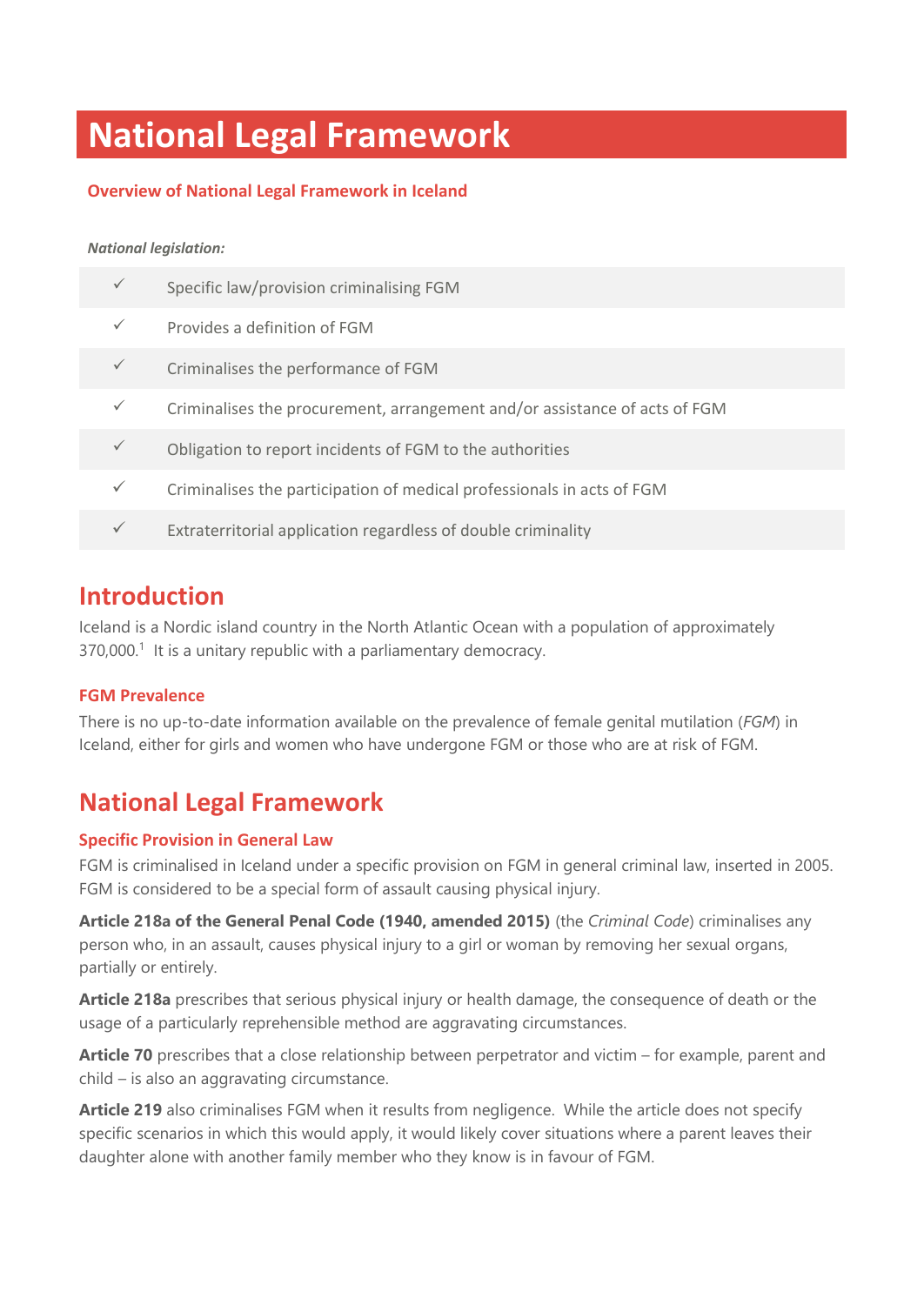### **Definition of FGM**

Icelandic law includes a definition of 'FGM'. **Article 218a of Criminal Code** defines FGM as removing a woman or a girl's sexual organs partially or entirely. This definition covers at least Types I, II and III FGM (according to the World Health Organization's definitions). However, it is not certain whether this would also cover Type IV FGM. For example, when the clitoral hood is pricked, no sexual organ is removed either partially or in its entirety.

### **Women and Girls of All Ages**

The performance of FGM on women and girls of all ages has been criminalised in Iceland. **Article 218a of the Criminal Code** specifies 'a girl child or woman'.

### **Procuring, Aiding and Abetting**

Procuring, aiding and abetting FGM are criminalised in Iceland through general criminal law. **Article 22 of the Criminal Code** states that any person who, by assisting in word or deed, through persuasion, encouragement or in any other manner contributes to the commission of an offence under the Criminal Code, shall incur the punishment prescribed for the offence.

Article 22 would, in any case, cover aiding and abetting; however, it is not clear whether procuring FGM would qualify someone as a 'perpetrator' or an 'accessory'. The Criminal Code does not include a provision defining 'joint commission of' or 'collaborating to commit' an offence, and the provisions on assault do not define it, either. However, **Article 70** does prescribe that collaborating in the commission of an offence is an aggravating circumstance.

### **Allowing the Use of Premises**

Allowing the use of premises for the purpose of FGM is criminalised in Iceland through general criminal law. Someone who allows the use of premises for FGM assists in the commission of an offence by deed and is therefore punishable as an accessory under **Article 22 of the Criminal Code**.

#### **Providing or Possessing Tools**

Providing tools for the specific purpose of FGM is criminalised in Iceland through general criminal law. Someone who provides tools for the specific purpose of FGM also assists in the commission of an offence by deed and is therefore punishable as an accessory under **Article 22 of the Criminal Code**.

It is unclear whether possessing tools for the specific purpose of FGM is also a criminal offence in Iceland. **Article 20 of the Criminal Code** prescribes that any person who has resolved to commit a crime and has made this resolve clear by an act aimed at committing that crime, or designed for that purpose, is guilty of an attempted offence if the offence has not been brought to completion. This could apply to possessing tools for FGM, since the act is aimed at the commission of FGM and makes the resolve to do it clear. **Article 21**, on the other hand, states that an attempted offence shall not be punishable if the person abandons the commission of the offence out of free will. This suggests that the commission of the offence must have already started in some way. Simply possessing tools does not seem to qualify as starting the commission of FGM.

### **Failure to Report FGM**

Failing to report FGM has not been criminalised in Iceland, as there is no mention of a duty to report offences in the Criminal Code.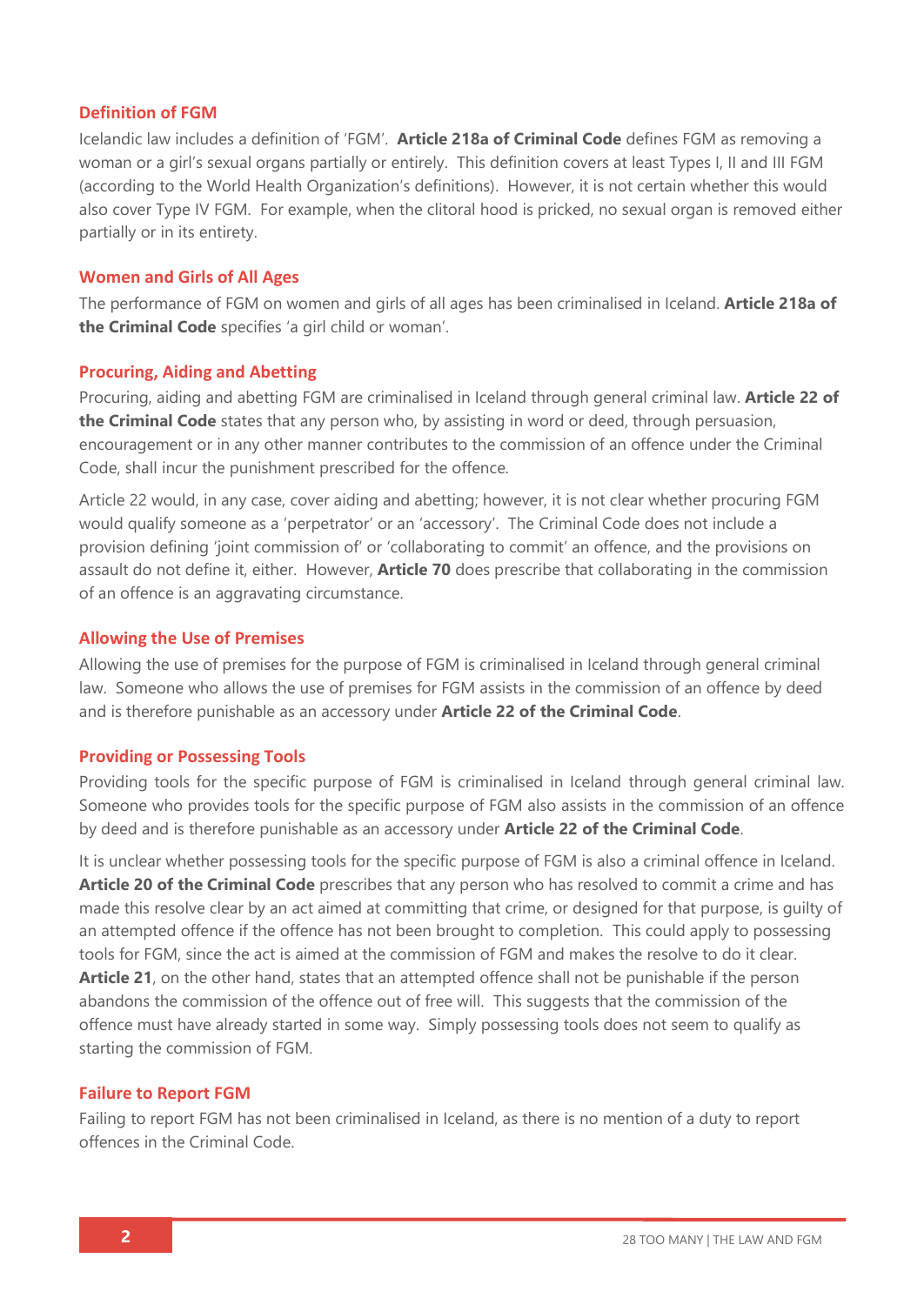At the same time, all people and professionals who work with children, in particular, have an obligation to notify the appointed authorities of FGM and risks of FGM under civil law.

**Articles 16 and 17 of the Child Protection Act** prescribe that all persons are obliged to notify a child protection committee if they have reason to believe or become aware that a child, *inter alia*, is exposed to violence or other degrading treatment.

## **Medicalised FGM**

Medicalised FGM is criminalised in Iceland through general law. **Article 187 of the Criminal Code** contains general prohibitions for licensed professionals who violate the official obligations that accompany that licence. This would also apply to licensed medical professionals who perform FGM. However, the specific prohibition on FGM in **Article 218a** seems a more suitable provision to apply.

## **Extraterritoriality**

**The Criminal Code** extends extraterritorial application to the commission of FGM abroad. **Article 5** prescribes that punishment shall be imposed if an Icelandic citizen or someone who was domiciled in Iceland commits an offence covered by Article 218a abroad, even if it is not considered a punishable offence under the laws of the state involved.

Interestingly, extraterritorial application is not extended to Article 219 (FGM through neglect), even though a girl usually runs the most risk if she is abroad with family in favour of FGM.

# **Penalties**

**Article 218a of the Criminal Code** prescribes a basic maximum sentence of *six years' imprisonment* for FGM.

The same provision also prescribes that, if the FGM results in serious physical injury or health damage, or in death, or if it is considered particularly reprehensible due to the method used, the maximum sentence is *16 years' imprisonment.*

**Article 218b** states that, if a person has been previously convicted under Article 218a or for an offence otherwise connected with acts of deliberate violence, the maximum sentence may be *increased by a half*. At the same time, Article 218b prescribes that, where consent is given for the assault, the sentence may be reduced.

**Article 219** prescribes a maximum sentence of *four years' imprisonment or a fine* for FGM resulting from neglect.

**Article 70** prescribes that multiple people collaborating to commit the offence and the victim being a close relative of the perpetrator are aggravating circumstances, but it does not specify how this would alter the maximum sentence for an offence.

**Article 22** states that an accessory will incur the punishment prescribed by the law for an offence. It is up to the discretion of a judge to assess the part an accomplice played and what a suitable punishment would be.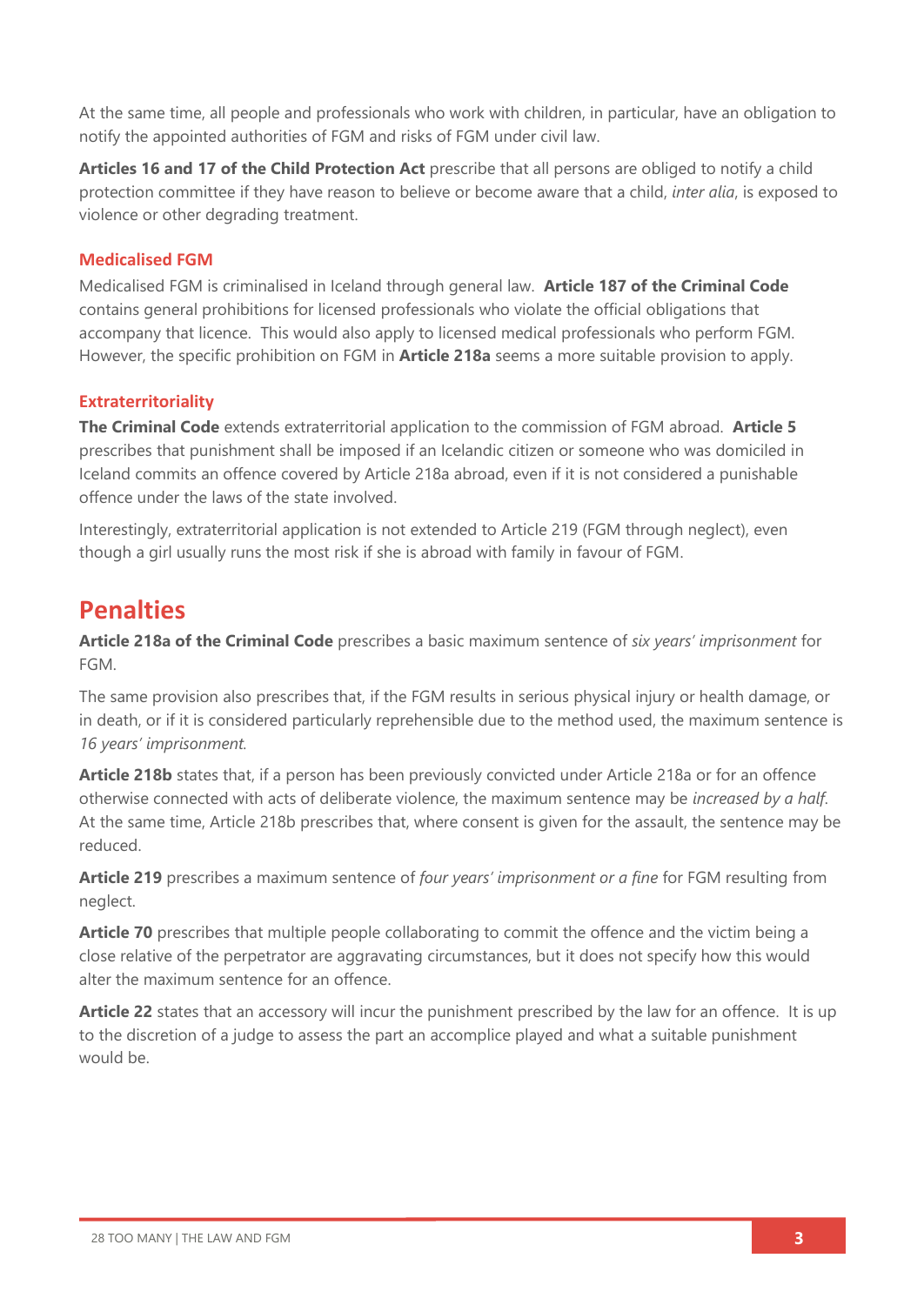# **Protection**

## **Protecting Uncut Girls and Women**

As mentioned above, all persons are under an obligation to notify a child protection committee if they reasonably believe or know that a child is exposed to violence or other degrading treatment, under **Articles 16 and 17 of the Child Protection Act**.

**Article 17** prescribes that the duty of a professional (including teachers, social workers, psychologists and medical professionals) to notify has precedence over professional confidentiality. Upon such a notification, a child protection committee may start an investigation into the case as prescribed under **Articles 21 and 22**.

After the investigation, when necessary, the child protection committee shall make a schedule for the handling of the case together with the parents and, where appropriate, the child. If that is not possible or if the measures are not effective, the child protection committee may decide on measures unilaterally.

**Article 26** prescribes that if the child protection committee concludes that measures with the parents' consent are inadequate, the committee may:

- order monitoring of the home;
- order measures regarding circumstances and care of the child, such as day care, school attendance, medical service, tests, treatment or therapy;
- determine that parties such as childcare professionals and the police may be given information regarding the well-being of the child or the procedure of the case, if this is considered necessary in view of the child's interests; and
- rule that a child may not be taken out of the country.

Based on **Article 27**, the child protection committee may also choose to place the child out of home without the parents' consent for a period of two months. A court order is required under **Article 28** if a period longer than two months is required.

There are no specific protection measures for uncut women, apart from the prohibitions in criminal law.

# **Implementation of The Law**

### **Court Cases**

There are no Icelandic court cases in relation to FGM known to 28 Too Many.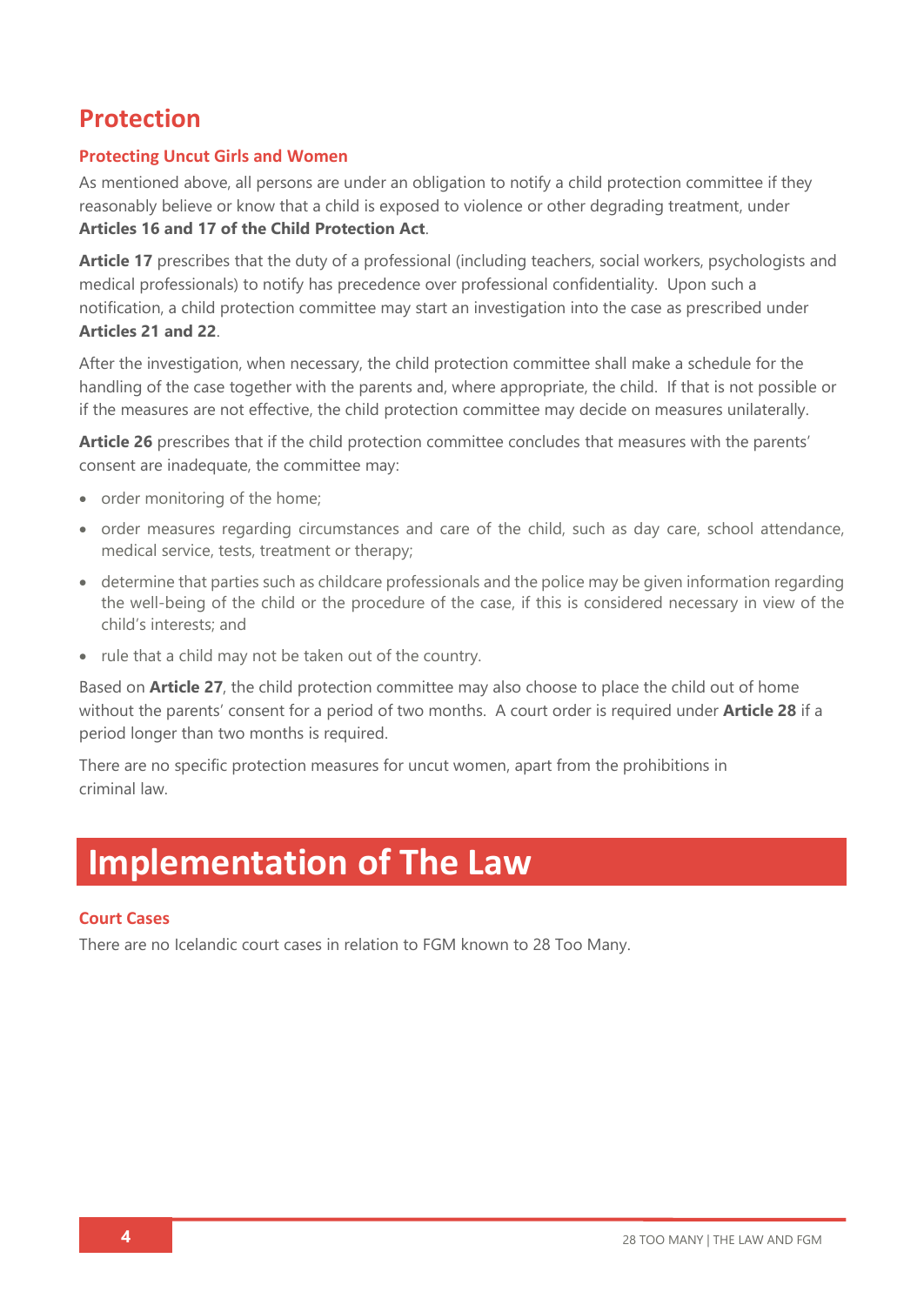# **Conclusions and Recommendations**

# **Conclusions**

FGM is criminalised in Iceland under a specific provision in general criminal law, **Article 218a of the Criminal Code**. The definition of 'FGM' maintained in the law would at least cover Types I to III, but omits other types of injuries for non-medical reasons. **Medicalised FGM** is not specifically addressed, but is likely to be covered by the general criminality of FGM.

**Procuring, aiding and abetting** FGM are criminalised in Iceland under general criminal law.

There is an obligation for all persons to **report** to the authorities cases where FGM has been performed on a minor.

The Criminal Code extends **extraterritorial application** to the performance of FGM abroad, regardless of double criminality, in cases where the perpetrator has Icelandic nationality or is domiciled in Iceland.

## **Recommendations**

We recommend that Iceland to order an inquiry into the prevalence of FGM and the number of girls and women possibly at risk of it.

We recommend that Iceland amend the definition of 'FGM' maintained in the law to fully correspond to the definition of FGM given by the WHO.

We also recommend that Iceland instate an obligation for (at least) relevant professionals and institutions to report cases where there are reasonable grounds to believe that FGM may be committed imminently.

Finally, we recommend that Iceland also extend extraterritorial application of Icelandic law to the performance of FGM abroad, regardless of double criminality, in cases where only the victim has Icelandic nationality or is a resident of Iceland.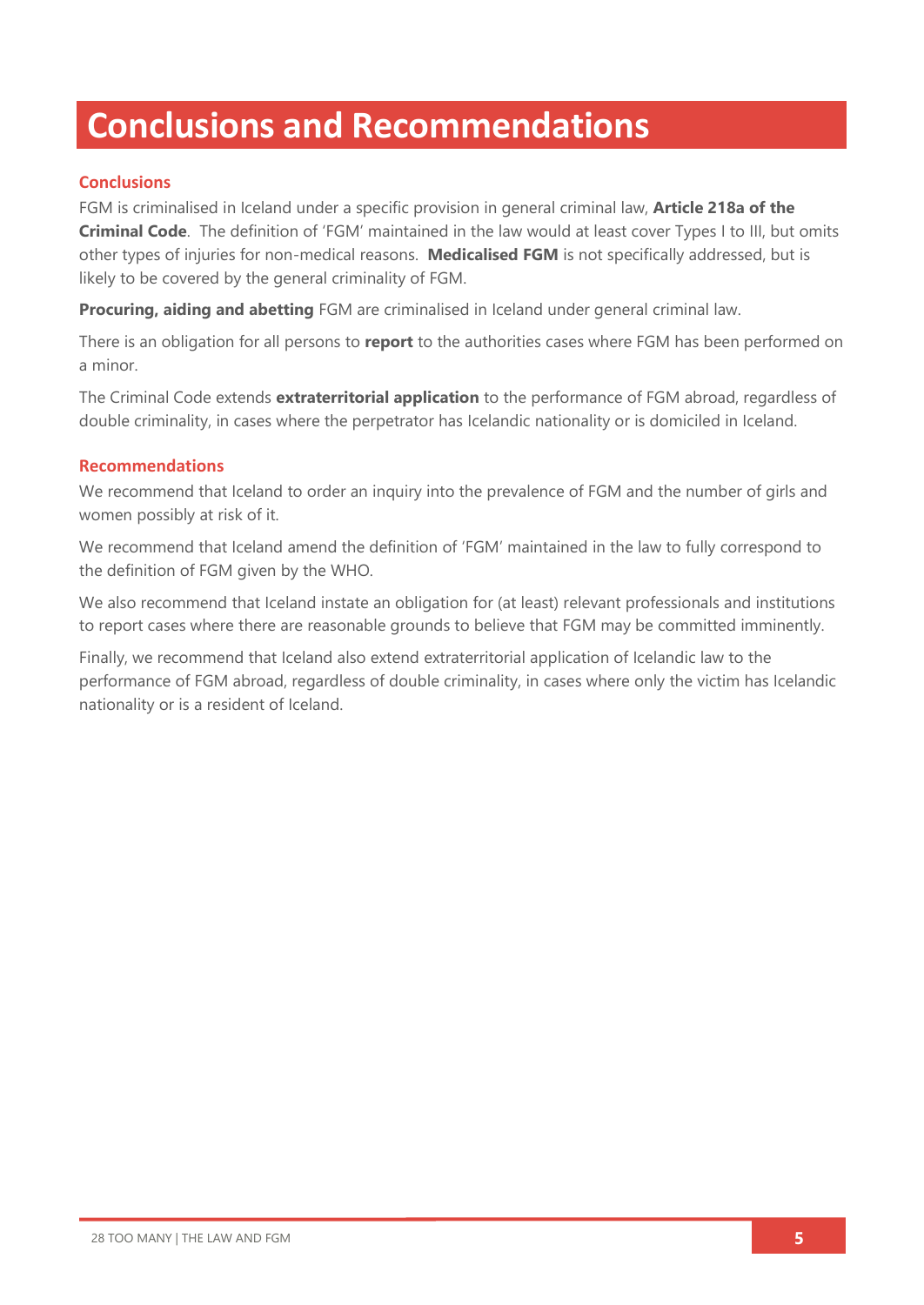# **Appendix I: International and Regional Treaties**

| <b>ICELAND</b>                                                                                                   | <b>Signed</b>        | Ratified/<br><b>Acceded</b> | <b>Reservations on</b><br>reporting? |  |
|------------------------------------------------------------------------------------------------------------------|----------------------|-----------------------------|--------------------------------------|--|
| <b>International</b>                                                                                             |                      |                             |                                      |  |
| <b>International Covenant on Civil &amp; Political Rights</b><br>$(1966)$ $(ICCPR)^2$                            | $\checkmark$<br>1968 | $\checkmark$<br>1979        | No                                   |  |
| <b>International Covenant on Economic, Social &amp;</b><br>Cultural Rights (1966) (ICESCR) <sup>3</sup>          | $\checkmark$<br>1968 | $\checkmark$<br>1976        | No                                   |  |
| <b>Convention on the Elimination of All forms of</b><br>Discrimination Against Women (1979) (CEDAW) <sup>4</sup> | $\checkmark$<br>1980 | $\checkmark$<br>1985        | <b>No</b>                            |  |
| Convention on the Rights of the Child (1989) (CRC) <sup>5</sup>                                                  | $\checkmark$<br>1990 | $\checkmark$<br>1992        | No                                   |  |
| <b>Regional</b>                                                                                                  |                      |                             |                                      |  |
| <b>Istanbul Convention<sup>6</sup></b>                                                                           | $\checkmark$<br>2011 | $\checkmark$<br>2018        | No                                   |  |
| European Convention on Human Rights <sup>7</sup>                                                                 | $\checkmark$<br>1950 | $\checkmark$<br>1953        | <b>No</b>                            |  |

**'Signed'**: a treaty is signed by countries following negotiation and agreement of its contents.

**'Ratified'**: once signed, most treaties and conventions must be ratified (i.e. approved through the standard national legislative procedure) to be legally effective in that country.

**'Acceded'**: when a country ratifies a treaty that has already been negotiated by other states.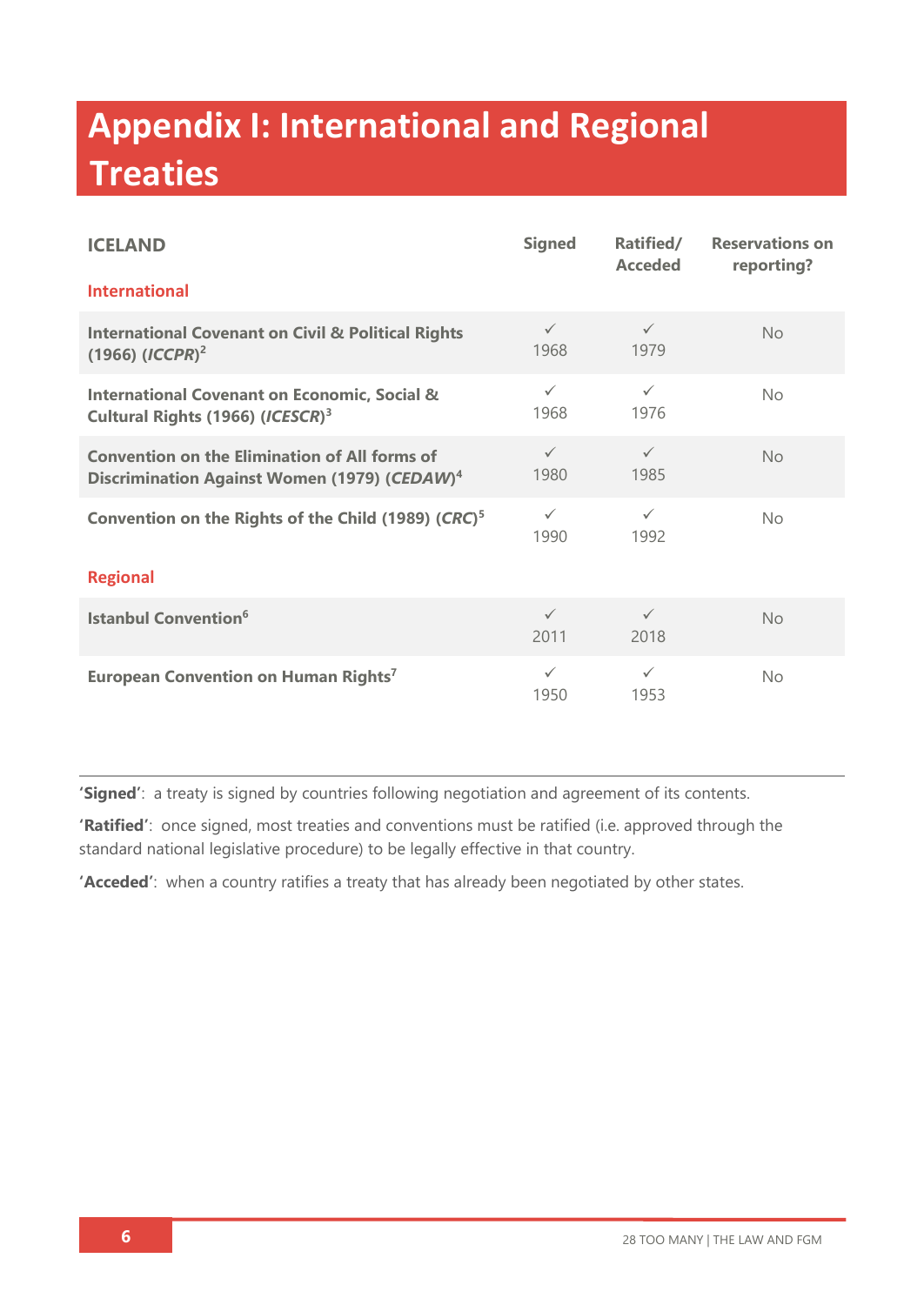# **Appendix II: National Laws**

# **Icelandic Criminal Code**

# **Art. 5**

Punishment shall be imposed according to the Icelandic Penal Code for offences committed abroad by Icelandic citizens or by persons resident in Iceland as follows.

- 1) If the offence was committed in a place outside the criminal jurisdiction of other states under international law, provided that it was also punishable at the time under the law of the defendant's home state.
- 2) If the offence was committed in a place under the criminal jurisdiction of another state under International law, provided it was also punishable at the time under the law of that state.

The provisions of the first paragraph may be applied to deeds by a person who is a citizen of Denmark, Finland, Norway or Sweden, or is domiciled there, and who is resident in Iceland.

In the instances covered in item 2 of the first paragraph, punishment shall be imposed under the Icelandic Penal Code for offences committed by a person who was an Icelandic citizen, or was domiciled in Iceland, at the time of the deed, which are covered by the second, third or fourth paragraph of Article 206, the first paragraph of Article 210 b, Article 218 a and item 2 of the first paragraph of Article 227 a, and were committed abroad even if the deed is not considered a punishable offence under the laws of the state involved. The same shall apply to violations committed against a child under the age of 15 which come under Article 194, 197- 198, 200-201 and the first paragraph of Article 202, and offences under the first paragraph of Article 210 a, providing they involve the production of items listed there.

## **Art. 20**

Any person who has resolved to commit an act punishable under this Act and has clearly demonstrated this resolve by an act aimed at commission or designed as such is, if the offence has not been brought to completion, guilty of an attempted offence.

For an attempted offence, a more lenient punishment may be imposed than for a completed offence. This shall, in particular, be done in cases where the attempt indicates that the offender is less dangerous and his/her resolution not as firm as that of persons who bring such offences to completion.

If, in terms of the interests targeted or the act itself, the attempt could not have resulted in the offence being brought to completion, it may be decided that punishment is to be waived.

# **Art. 21**

Punishment for an attempted offence shall be waived if the person guilty of it abandons, of his or her own accord, the decision to commit the offence before it is brought to completion, providing its commission was not aborted or obstructions or other accidental circumstances did not prevent the attainment of the intended result and, assuming that the perpetrator, through his or her action, caused or believed he or she had caused, a danger that the offence would be brought to completion, he or she moreover prevented this, or took measures which would have prevented it, if the completion of the offence had not been hindered in another manner, without his or her knowledge, or been impossible.

# **Art. 22**

Any person who, by assisting in word or deed, through persuasion, encouragement or in any other manner, contributes to the commission of an offence under this Act shall incur the punishment prescribed for the offence.

If the share of a contributor to the offence is minor, or if it consists of strengthening another person's resolve that has already been formed, and if the offence is not brought to completion or if the intended participation in it is unsuccessful, the contributor may be sentenced to a more lenient punishment than is prescribed in law for the offence.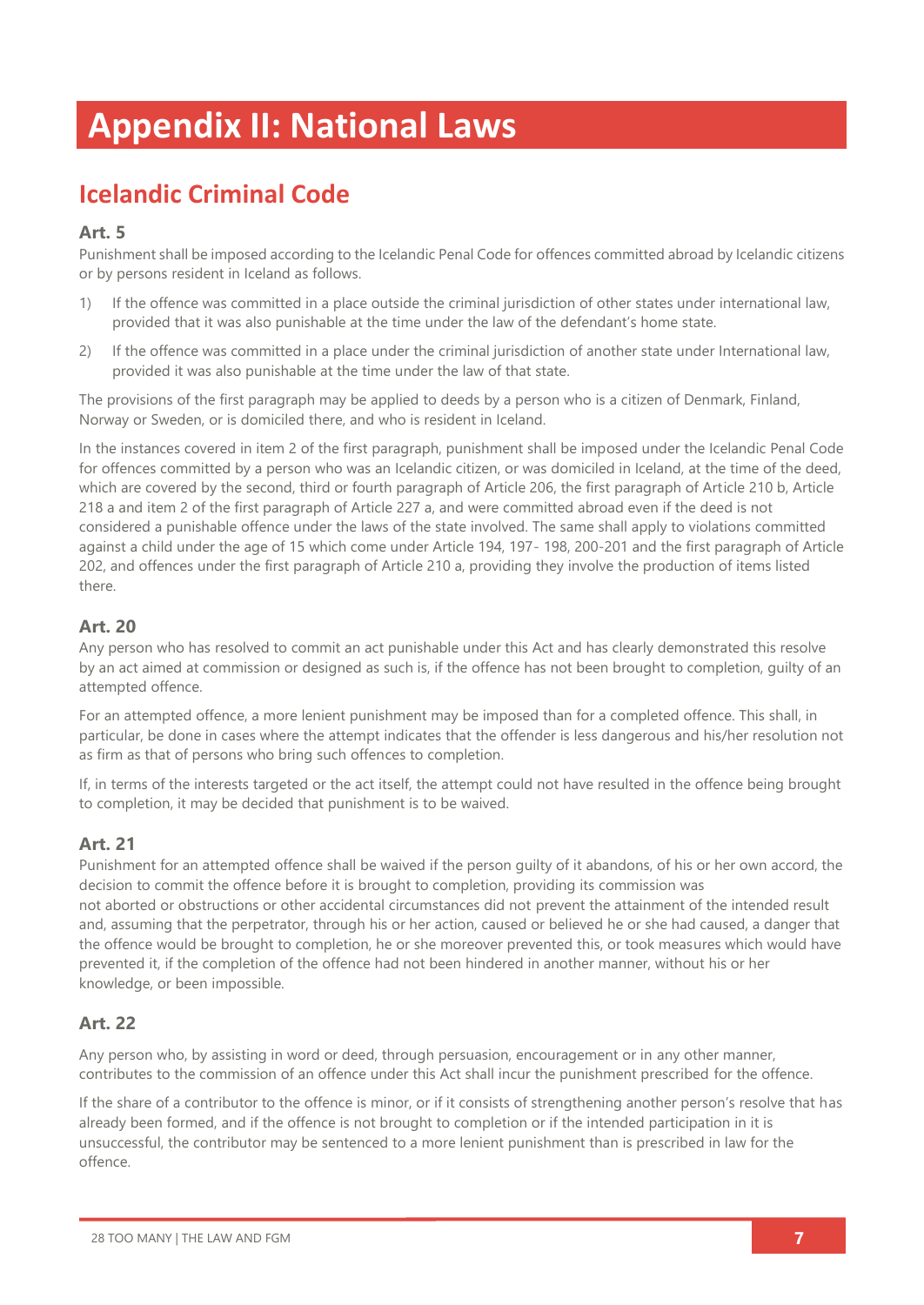Under the circumstances described in the second paragraph, and also if a person has chanced by negligence to participate in an offence, punishment may be waived if the offence falls under a punitive provision in which the prescribed punishment is not greater than [up to one year's imprisonment].

If the offence is brought to completion, a person who provides the actual perpetrator or another person with assistance in maintaining an unlawful situation that has come into being as a result of the offence, or who derives profit from it, shall be punished according to the provisions of this Article providing that his or her actions are not covered by other provisions in law.

### **Art. 70**

When punishment is decided, the following factors, in particular, are to be considered.

- 1. The importance of the object of the offence.
- 2. The extent of the damage or loss caused.
- 3. How much of a threat the action posed, particularly when consideration is given to when, where and how it was carried out.
- 4. The age of the perpetrator.
- 5. The perpetrator's former conduct.
- 6. The strength and degree of the perpetrator's resolve.
- 7. The perpetrator's motive.
- 8. The perpetrator's conduct after committing the offence.
- 9. Whether the perpetrator gave information on the participation by other persons in the offence.

Where more than one person collaborated in the commission of the offence, this shall normally be considered as aggravating the punishment.

If the action was directed against a man, woman or child closely related to the perpetrator, and the relationship between them is considered as having aggravated the seriousness of the offence, this shall normally be considered as aggravating the punishment.

### **Art. 187**

Any person who receives an official licence to pursue a particular private activity or business operation which may not be pursued without such a licence and who then violates the official obligations that accompany the licence shall be fined or [imprisoned for up to 6 months] if no particular punishment is prescribed for the offence in other statutes.

#### **Art. 218a**

Any person who, in an assault, causes physical injury or damage to the health of a girl child or woman by removing her sexual organs, partly or in their entirety, shall be imprisoned for up to 6 years. If the assault results in serious physical injury or health damage, or in death, or if it is considered particularly reprehensible due to the method used, punishment for the offence shall take the form of up to 16 years imprisonment.

### **Art. 218b**

Where a person convicted of a violation of Article 217, 218 or 218a has previously been punished under those articles or has been punished for an offence otherwise connected with acts of deliberate violence, the punishment may be increased by up to one half.

Where consent is given for an assault, this will mean that the punishment that would otherwise apply may be reduced. Where the offence falls under Article 217, punishment shall not be applied where it is demonstrated that consent was given.

If assault takes place in the course of a scuffle or fight between the perpetrator and the victim, punishment may be reduced or even waved where the offence falls under Article 217. The same applies if the injured party initiated the fight by an attack, making irritating remarks or similar actions.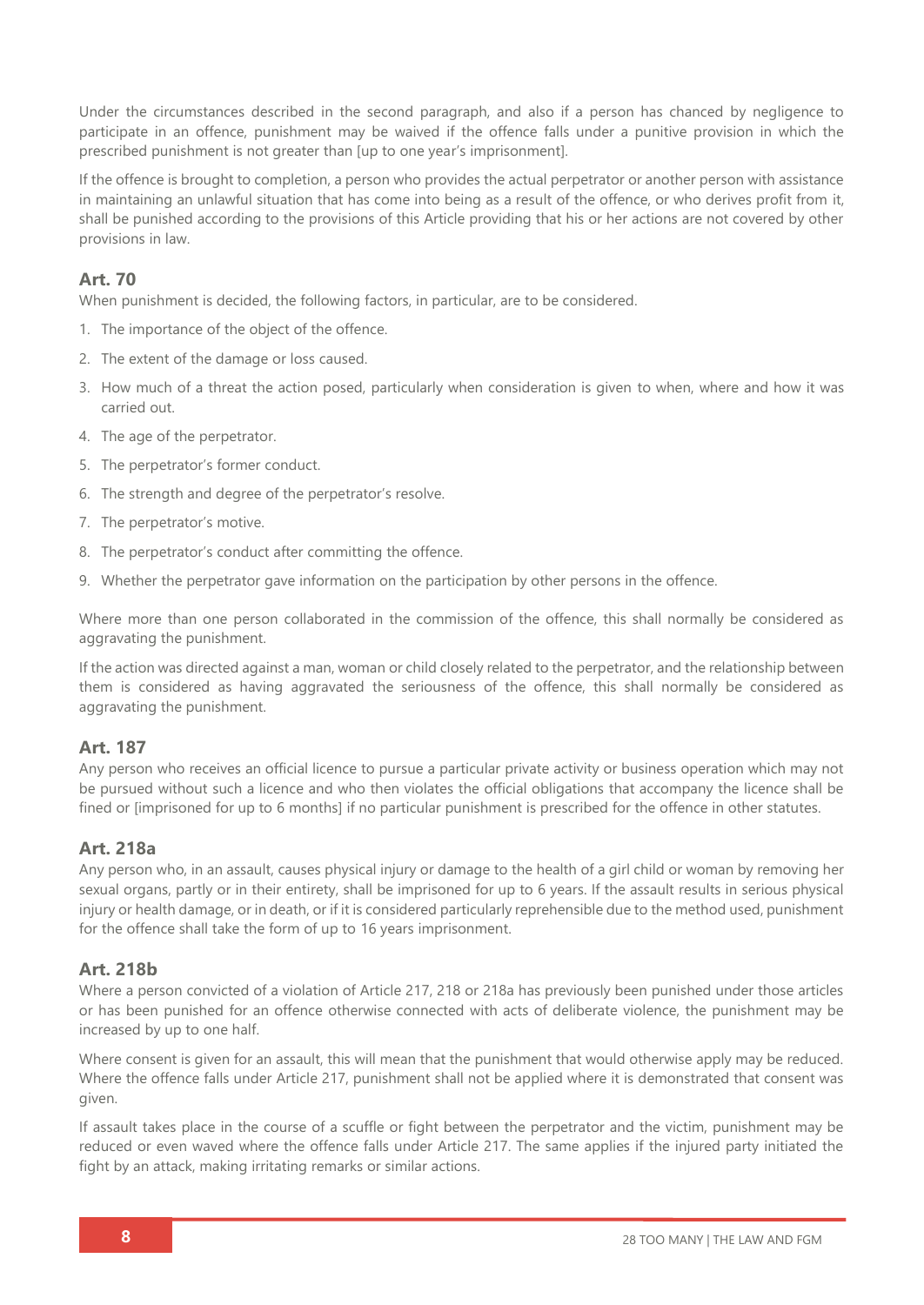# **Art. 219**

Where physical injury or damage to health as covered by Article 218 or Article 218 a results from negligence on the part of another person, punishment shall take the form of a fine or imprisonment of up to 4 years.

# **Child Protection Act**

### **Art. 16**

All persons shall be obliged to notify a child protection committee if they have reason to believe that a child:

- a) is living in unacceptable circumstances of upbringing,
- b) is exposed to violence or other degrading treatment or
- c) is seriously endangering his/her health and maturity.

Furthermore, all persons are obliged to notify a child protection committee if there is reason to believe that the health or life of an unborn child is being endangered due to the unacceptable or dangerous life-style of an expectant mother, e.g. in the form of alcohol abuse or the consumption of drugs, or when an expectant mother is exposed to violence, or if there is reason to suspect that an expectant mother is exposed to violence, or of any incidents which may be regarded as falling within the child protection committee's concerns.

#### **Art. 17**

All persons involved in matters concerning children or expectant mothers, through their position or occupation, are obliged to notify a child protection committee, if they become aware of circumstances as described in Article 16.

Pre-school heads and teachers, child-minders, school heads, teachers, clergy, physicians, dentists, midwives, nurses, psychologists, social workers, developmental therapists, and those providing social services or counselling are under an especial obligation to monitor the behaviour, upbringing and conditions of children as far as possible, and to inform the child protection committee if the child's circumstances appear to be of the nature described in the first paragraph. The duty of notification provided in this Article takes precedence over provisions in law or codes of ethics on confidentiality within the relevant professions.

### **Art. 21**

When a child protection committee is notified or receives information by other means that a child's physical or mental health or maturity may be at risk due to neglect, incapacity or behaviour of a parent, violence or degrading conduct by other parties or due to the child's own behaviour, or that the health or life of an unborn child is being endangered as described in Article 16 the committee shall decide without delay, and not later than seven days from receipt of the notification or other information, whether there is reason to initiate investigation of the case.

The child protection committee may, on the same conditions, initiate investigation of a case due to information received by other means.

No appeal may be made, either to [the Welfare Appeals Committee or to any other authority, against a decision by a child protection committee to commence the investigation of a case or not to commence an investigation. The child protection committee shall inform the parents that a notification has been received, and inform them of the committee's decision in response to it within a week of the taking of the decision. Notification of parents may be postponed if exigent interests of the investigation so demand. The child protection committee shall also give notifying parties confirmation that their notifications have been received, and give general information on the procedures following the notification.

A decision to initiate an investigation shall not be made unless there is probable cause to suspect that this is justified. A case shall be regarded as a child protection case when a formal decision to initiate an investigation has been made.

Further provisions on procedures with regard to notification, e.g. on records, forms, etc., shall be made in regulations issued by the Minister on receipt of proposals from the Government Agency for Child Protection.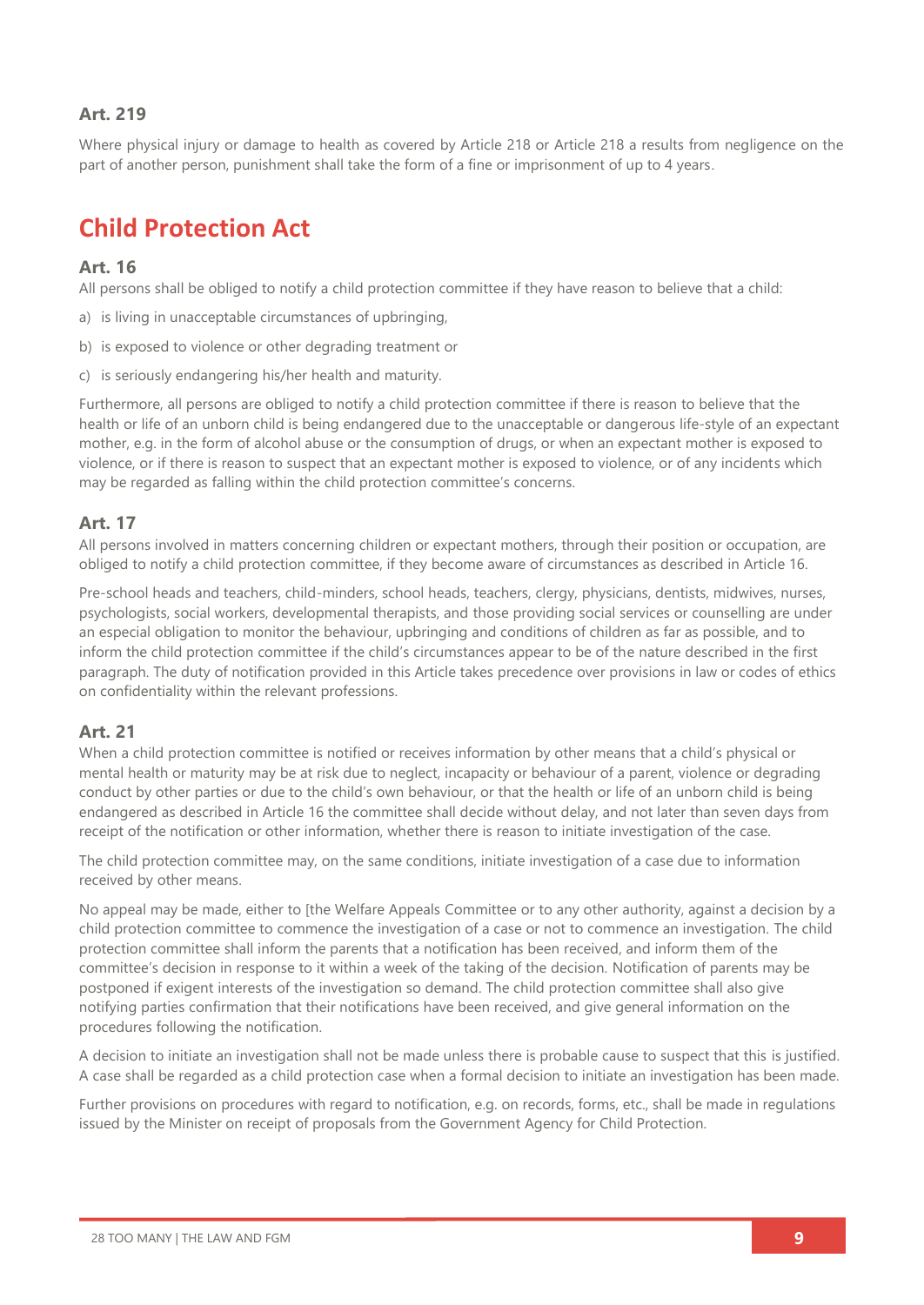## **Art. 22**

The objective of investigating a case is to gather necessary information on the child's circumstances, and assess the need for measures as provided in this Act, in keeping with the interests and needs of the child. For this purpose the committee shall strive to gather the clearest information on the circumstances of the child, such as mental and physical condition, relationship with parents or others, circumstances of the parents, the child's conditions in the home, schooling, behaviour and mental and physical wellbeing. Specialist assistance shall be called upon as necessary.

With regard to investigation of cases, child protection committees' investigative powers, the obligation to provide child protection committees with information, and procedures of child protection committees in general, the provisions of Section VIII of this Act shall apply.

### **Art. 26**

Should measures as provided in Articles 24 and 25 not have proved efficacious in the view of the child protection committee, or, if applicable, if the child protection committee has reached the conclusion that such measures are inadequate, the committee may, against the parents' will, by means of a ruling:

- a) order monitoring of the home,
- b) order measures regarding circumstances and care of the child, such as day-care, school attendance, medical service, tests, treatment or therapy,
- c) determine that parties that are involved in matters concerning the child in question, and that are named in the second paragraph of Article 17 and Article 18, may be given information regarding the well-being of the child or the procedure of the case if this is considered necessary in view of the child's interests,
- d) rule that a child may not be taken out of the country.

Arrangements under the first paragraph shall invariably be temporary, shall not continue longer than necessary at any time, and shall be reviewed at intervals of not more than six months. Parents may appeal rulings to [the Welfare Appeals Committee.

### **Art. 27**

On the same conditions as those stated in Article 26, and if justified by compelling interests of the child, a child protection committee may by a ruling, against the will of parents or of a child aged at least 15:

- a) rule that a child shall remain where he/she is resident for up to two months,
- b) rule that a child shall be removed from the home for up to two months, and on necessary arrangements, such as the placement of the child in foster care or in a home or institution, or seek other measures under Sections XIII and XIV to ensure the child's safety, or in order that suitable tests on the child may be carried out, and necessary treatment and care may be provided.

Parents, or a child aged at least 15, may appeal the ruling of a child protection committee to a district court judge. Such an appeal must reach the judge within four weeks of the ruling being made. An appeal to the courts does not prevent the implementation of the child protection committee's ruling.

Court procedure is as provided in Section XI.

### **Art. 28**

If a child protection committee deems necessary that an arrangement under items a and b of Article 27, last longer than provided there, the committee shall submit this matter to the district court. A child may be placed outside the home by means of a court order for up to twelve months at a time, from and including the date on which the court order is delivered.

If an extension of placement outside the home under Article 27 or Article 28, or the deprivation of custody under Article 29, is requested before a placement period ends, the placement arrangement shall remain in force until the ruling or court judgement has been delivered.

Court procedure shall be as provided in Section XI.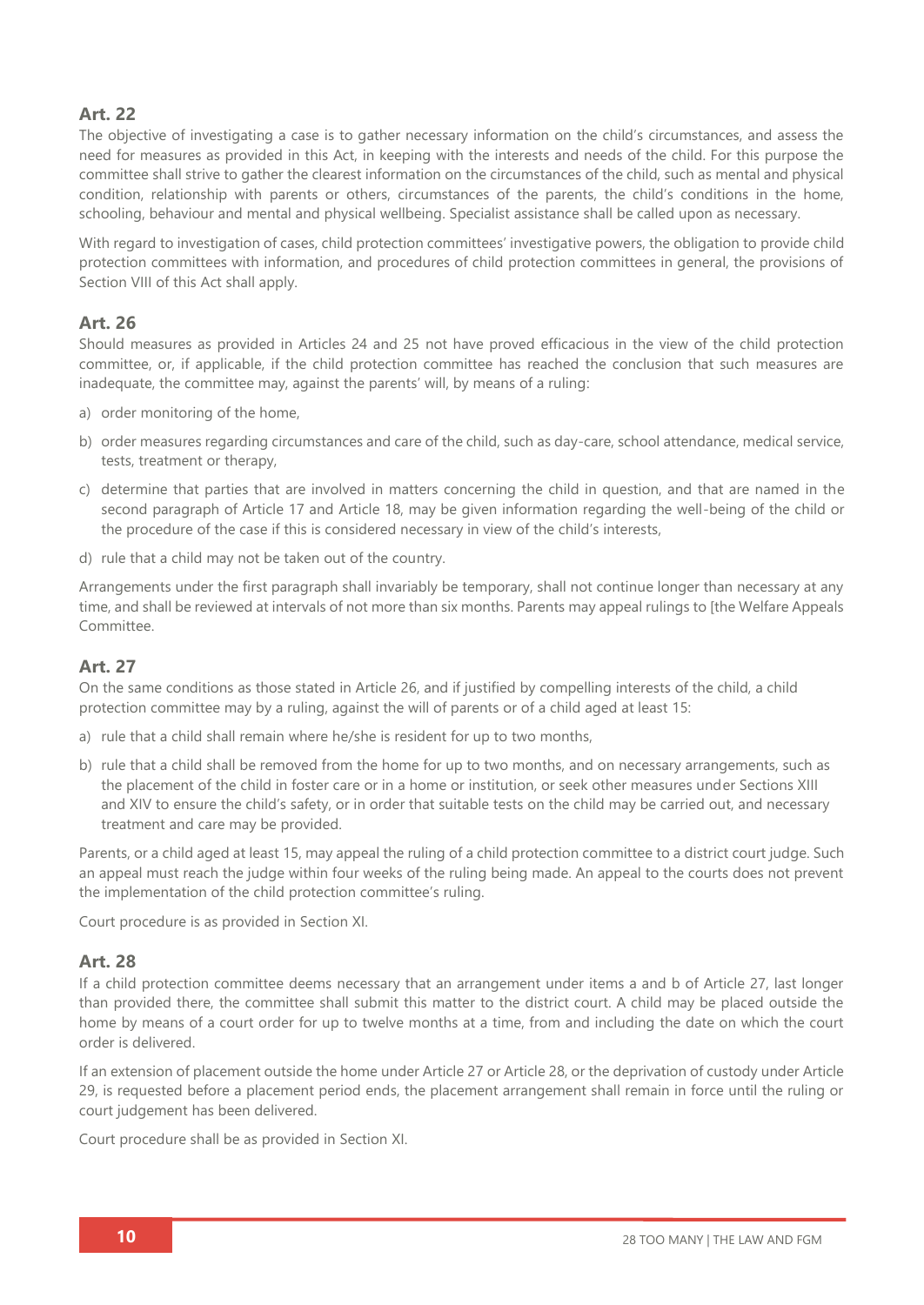- 1 Statistics Iceland (2021) *Population by municipality, age and sex 1998-2021 – Division into municipalities as of 1 January 2021. Available at* [https://px.hagstofa.is/pxen/pxweb/en/Ibuar/](https://px.hagstofa.is/pxen/pxweb/en/Ibuar/%0bIbuar__mannfjoldi__2_byggdir__sveitarfelog/MAN02005.px/table/tableViewLayout1/?rxid=d283aec7-6564-4de7-a396-41ece8c973aa) [Ibuar\\_\\_mannfjoldi\\_\\_2\\_byggdir\\_\\_sveitarfelog/MAN02005.px/table/tableViewLayout1/?rxid=d283aec7-6564-4de7](https://px.hagstofa.is/pxen/pxweb/en/Ibuar/%0bIbuar__mannfjoldi__2_byggdir__sveitarfelog/MAN02005.px/table/tableViewLayout1/?rxid=d283aec7-6564-4de7-a396-41ece8c973aa) [a396-41ece8c973aa](https://px.hagstofa.is/pxen/pxweb/en/Ibuar/%0bIbuar__mannfjoldi__2_byggdir__sveitarfelog/MAN02005.px/table/tableViewLayout1/?rxid=d283aec7-6564-4de7-a396-41ece8c973aa) (accessed 31 May 2021).
- 2 *International Covenant on Civil and Political Rights* (1966) United Nations Treaty Collection: Status of Treaties*.* Available at [https://treaties.un.org/Pages/ViewDetails.aspx?src=TREATY&mtdsg\\_no=IV-4&chapter=4&clang=\\_en](https://treaties.un.org/Pages/ViewDetails.aspx?src=TREATY&mtdsg_no=IV-4&chapter=4&clang=_en) (accessed 31 May 2021).
- 3 *International Covenant on Economic, Social and Cultural Rights* (1966) United Nations Treaty Collection: Status of Treaties. Available at [https://treaties.un.org/Pages/ViewDetails.aspx?src=TREATY&mtdsg\\_no=IV-3&chapter=4](https://treaties.un.org/Pages/ViewDetails.aspx?src=TREATY&mtdsg_no=IV-3&chapter=4) (accessed 31 May 2021).
- 4 *Convention on the Elimination of All Forms of Discrimination Against Women* (1979) United Nations Treaty Collection: Status of Treaties. Available at [https://treaties.un.org/Pages/ViewDetails.aspx?src=IND&mtdsg\\_no=IV-](https://treaties.un.org/Pages/ViewDetails.aspx?src=IND&mtdsg_no=IV-8&chapter=4&clang=_en#9)8&chapter=4&clang= en#9 (accessed 31 May 2021).
- 5 *Convention on the Rights of the Child* (1989) United Nation Treaty Collection: Status of Treaties. Available at [https://treaties.un.org/pages/ViewDetails.aspx?src=TREATY&mtdsg\\_no=IV-11&chapter=4&clang=\\_en](https://treaties.un.org/pages/ViewDetails.aspx?src=TREATY&mtdsg_no=IV-11&chapter=4&clang=_en) (accessed 31 May 2021).
- 6 Council of Europe (2021) *Chart of signatures and ratifications of Treaty 210, Convention on preventing and combating violence against women and domestic violence*. Available at [https://www.coe.int/en/web/conventions/full-list/-/conventions/treaty/197/](https://www.coe.int/en/web/conventions/full-list/-/conventions/treaty/197/?module=signatures-by-treaty&treatynum=210) [?module=signatures-by-treaty&treatynum=210](https://www.coe.int/en/web/conventions/full-list/-/conventions/treaty/197/?module=signatures-by-treaty&treatynum=210) (accessed 31 May 2021).
	- Council of Europe (2021) *Reservations and Declarations for Treaty 210, Convention on preventing and combating violence against women and domestic violence*. Available at [https://www.coe.int/en/web/conventions/full-list/-](https://www.coe.int/en/web/conventions/full-list/-/conventions/treaty/197/?module=declarations-by-treaty&numSte=210&codeNature=0) [/conventions/treaty/197/?module=declarations-by-treaty&numSte=210&codeNature=0](https://www.coe.int/en/web/conventions/full-list/-/conventions/treaty/197/?module=declarations-by-treaty&numSte=210&codeNature=0) (accessed 31 May 2021).
- 7 Council of Europe (2021) *Chart of Signatures and Ratifications of Treaty 005, Convention for the Protection of Human Rights and Fundamental Freedoms*. Available at [coe.int/en/web/conventions/full-list/-](file:///C:/Users/Danica/Desktop/Law%20Reports/coe.int/en/web/conventions/full-list/-/conventions/treaty/005/signatures) [/conventions/treaty/005/signatures?module=signatures-by-treaty&treatynum=005](file:///C:/Users/Danica/Desktop/Law%20Reports/coe.int/en/web/conventions/full-list/-/conventions/treaty/005/signatures) (accessed 31 May 2021).
	- Council of Europe (2021) *Reservations and Declarations for Treaty 005, Convention for the Protection of Human Rights and Fundamental Freedoms*. Available at [https://www.coe.int/en/web/conventions/full-list/-](https://www.coe.int/en/web/conventions/full-list/-/conventions/treaty/005/?module=declarations-by-treaty&numSte=005&codeNature=0) [/conventions/treaty/005/?module=declarations-by-treaty&numSte=005&codeNature=0](https://www.coe.int/en/web/conventions/full-list/-/conventions/treaty/005/?module=declarations-by-treaty&numSte=005&codeNature=0) (accessed 31 May 2021).

*Cover images:* Image of Iceland from Canva stock library. Prostooleh (undated) *Happy black girl in blue dress and black makeup on city street. Fashion female in town. Black ethnicity girl in jeans. Young female with beauty face in city spring park*. 123RF ID 124467703.

*Please note that the use of a photograph of any girl or woman in this report does not imply that she has, nor has not, undergone FGM.*